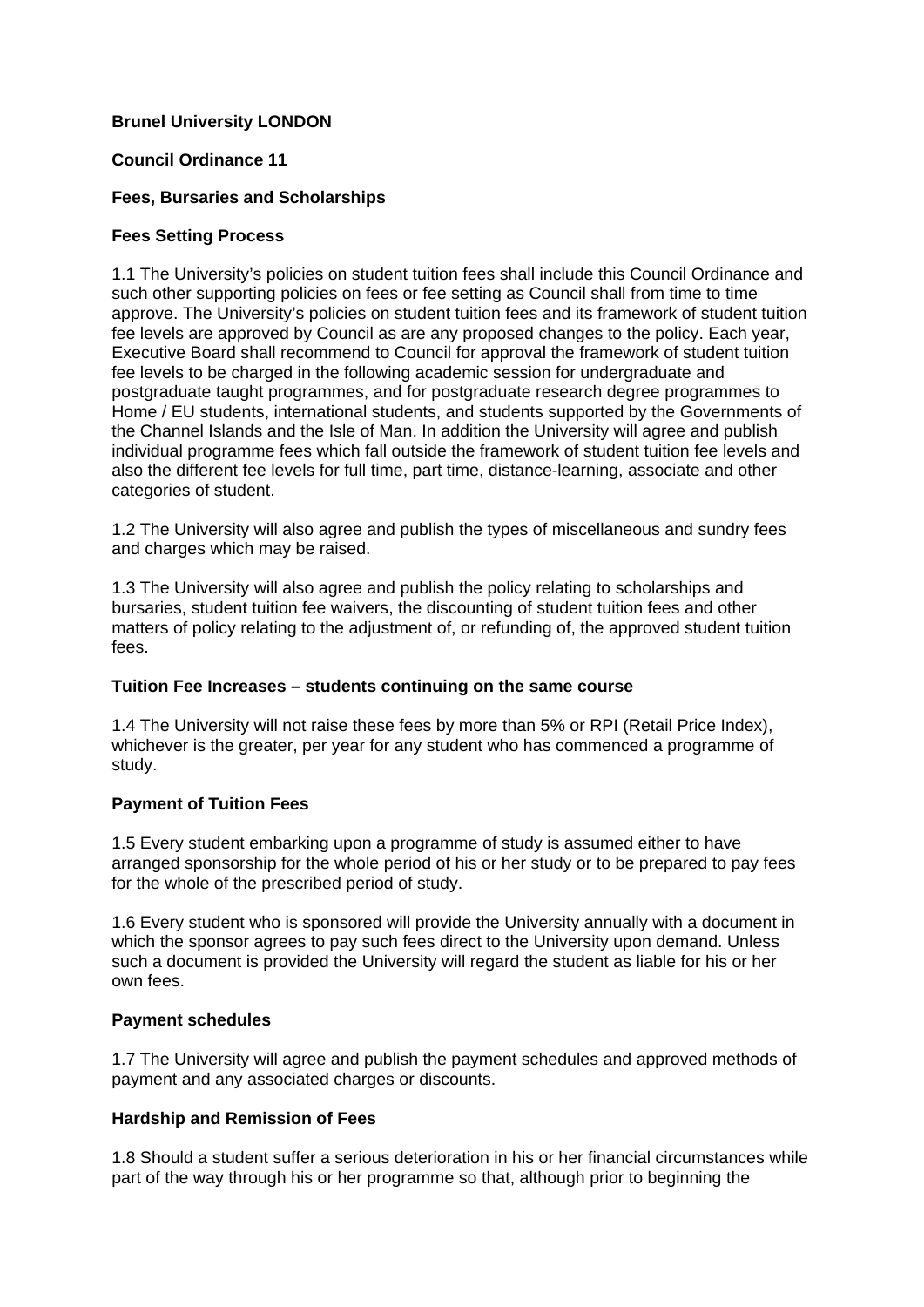programme he or she was confident of his or her ability to pay, he or she is no longer able to do so, he or she may claim hardship and the arrangement for this will be published by the University.

1.9 Such remission of fees can only be granted in very exceptional circumstances, and successful applicants must also be able to demonstrate:-

• That they have made every reasonable effort to meet their fees from other sources,

• That there is good reason to believe that a single remission of tuition fees should be sufficient to permit them to complete their programme without further recourse to financial support from the University

• That they have been in good financial standing with the University throughout the duration of their programme; and

• That they are in good academic standing with their academic College.

## **Withdrawals and Refunding of Fees**

1.10 The University will agree and publish the arrangements for partial refunding of fees for students who withdraw or are unable to complete their course after enrolling.

## **Graduates of the University**

1.11 Graduates will receive favourable terms when registering for further degrees and the level of discounts will be agreed and published by the University.

## **Accommodation Fees**

1.12 Students offered accommodation by the University in Halls of Residence or Flats will be informed of the accommodation charges in force for the forthcoming session.

1.13 Students are required to pay for accommodation provided by the University termly in advance. Rebates for prompt payment, and surcharges for late payment will be agreed and published by the University. Students who are allowed to occupy University accommodation during the summer (long) vacation may pay on a weekly basis.

# **Non-Payment of Fees, Fines and Charges**

1.14 Library fines and charges for services and lost books will be regarded as debts to the University and in the case of non-payment a defaulter will be excluded from all further use of the Library until such debts have been paid.

1.15 No student whose accommodation charges for any session (excluding charges incurred in the immediately preceding summer vacation) remain outstanding will be permitted to remain in University accommodation except in cases of hardship accepted by the University. Where internal debt collecting procedures have been unsuccessful, the University reserves the right to take legal action in order to obtain an order for eviction or engage the services of commercial debt collection agencies to recover accommodation charges.

1.16 Any other charges raised on students by the University, including charges for lost equipment, car parking, library fines, or fines imposed under disciplinary or health and safety regulations, shall be regarded as debts to the University.